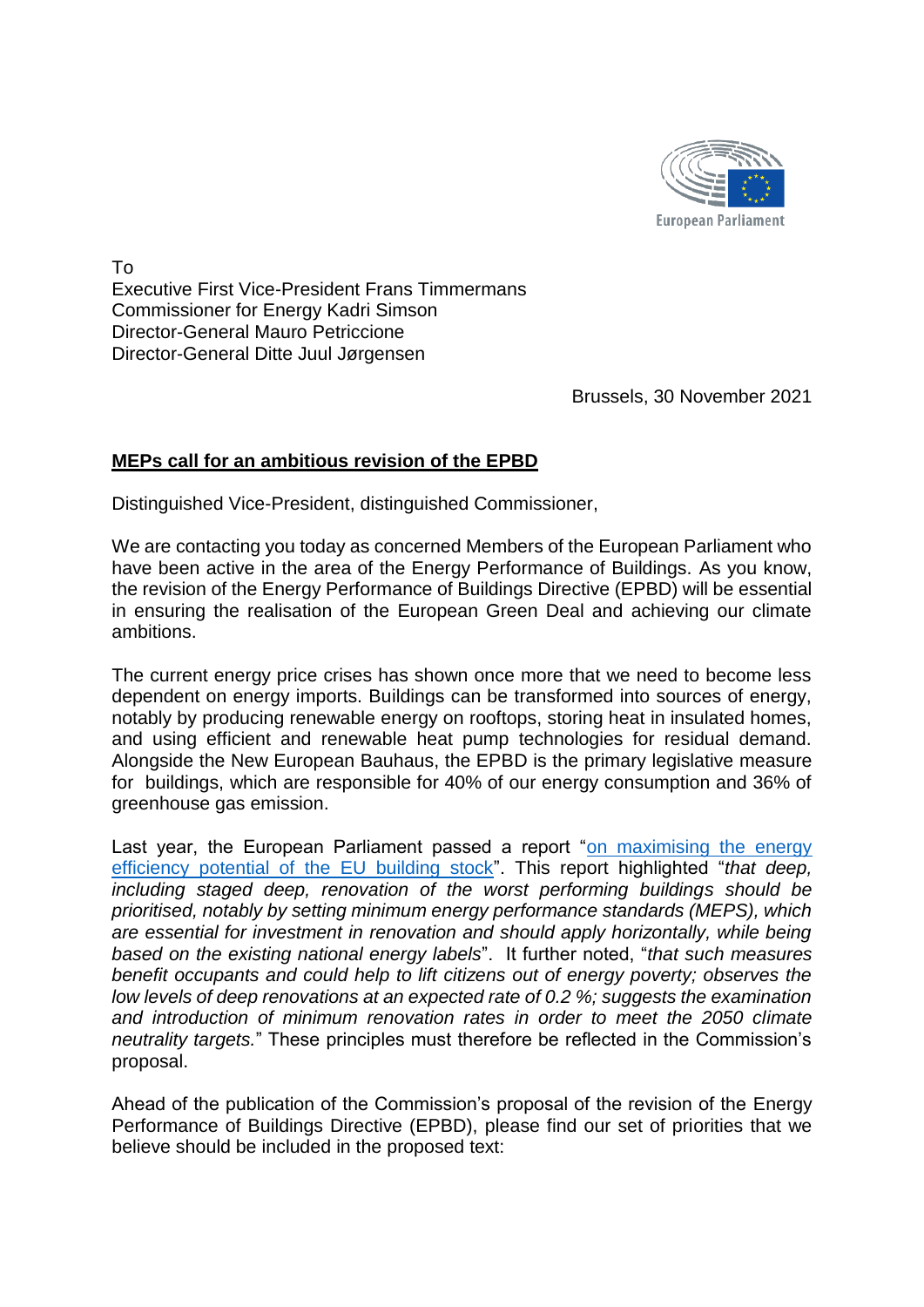## **Minimum Energy Performance Standards (MEPS)**

- MEPS are key to ensure the gradual improvement of our building stock in line with the 2030 and 2050 climate neutrality targets. They need to trigger action before 2030, and for all buildings, especially those in energy classes E, F and G. These "worst performing buildings" are often inhabited by the energy poor and the renovation of those buildings clearly pays off in terms of costs, energy consumption, and health. Delaying action to 2030, and only covering part of our homes or limiting to the F and G classes is just not enough: If we are to reach our climate and energy targets, the EPBD holds the key to reduce our energy consumption and climate impact in a timely manner.
- MEPS must be introduced not only in public and residential buildings, but also made mandatory in non-residential buildings. Commercial buildings and those operating around the clock (including hospitals) have even higher financial benefits from reduced energy consumption levels, and Member States practices have shown that MEPS schemes work, for example in the Netherlands.
- A timeline for Member States to gradually improve the energy standards of their building stock (X rating by 202X followed by Y rating by 202Y) is key to create investor certainty, to mobilise finances and to allow training the necessary workforce.

## **Zero Emission Buildings in line with the climate neutrality target**

- The climate neutrality target by 2050 sets the benchmark that all buildings need to achieve.
- New buildings must be passive or positive energy buildings, i.e. producing more renewable energy on-site than they consume, but action is especially necessary for the bulk of the building stock: More than 90% of today's buildings will still be there in 2050 and therefore have to become gradually zero emission buildings.
- The required building standard for all existing buildings must ensure zero or very low residual consumption levels, in line with the most recent technological developments (and not based on a 2016 pre-Green Deal, pre- climate law standard). Deep renovations, including in stages, hold the key to achieving zero emission buildings. On site generated renewable energy and highly energy efficient buildings that can store heating and cooling must become the norm in line with the climate neutrality goals.

## **Building Renovation Action Plans (BRAPs)**

- Action plans must not only promote but also implement Member States renovation strategies
- Ambition levels on renovation, MEPS, and rates need to be adequate towards the 2030 and 2050 objectives and extensive building data must be available in the BRAPs so that we can have a clear roadmap and proper assessment of the timeline for building decarbonisation so that actions can be matched with the financial resources required.